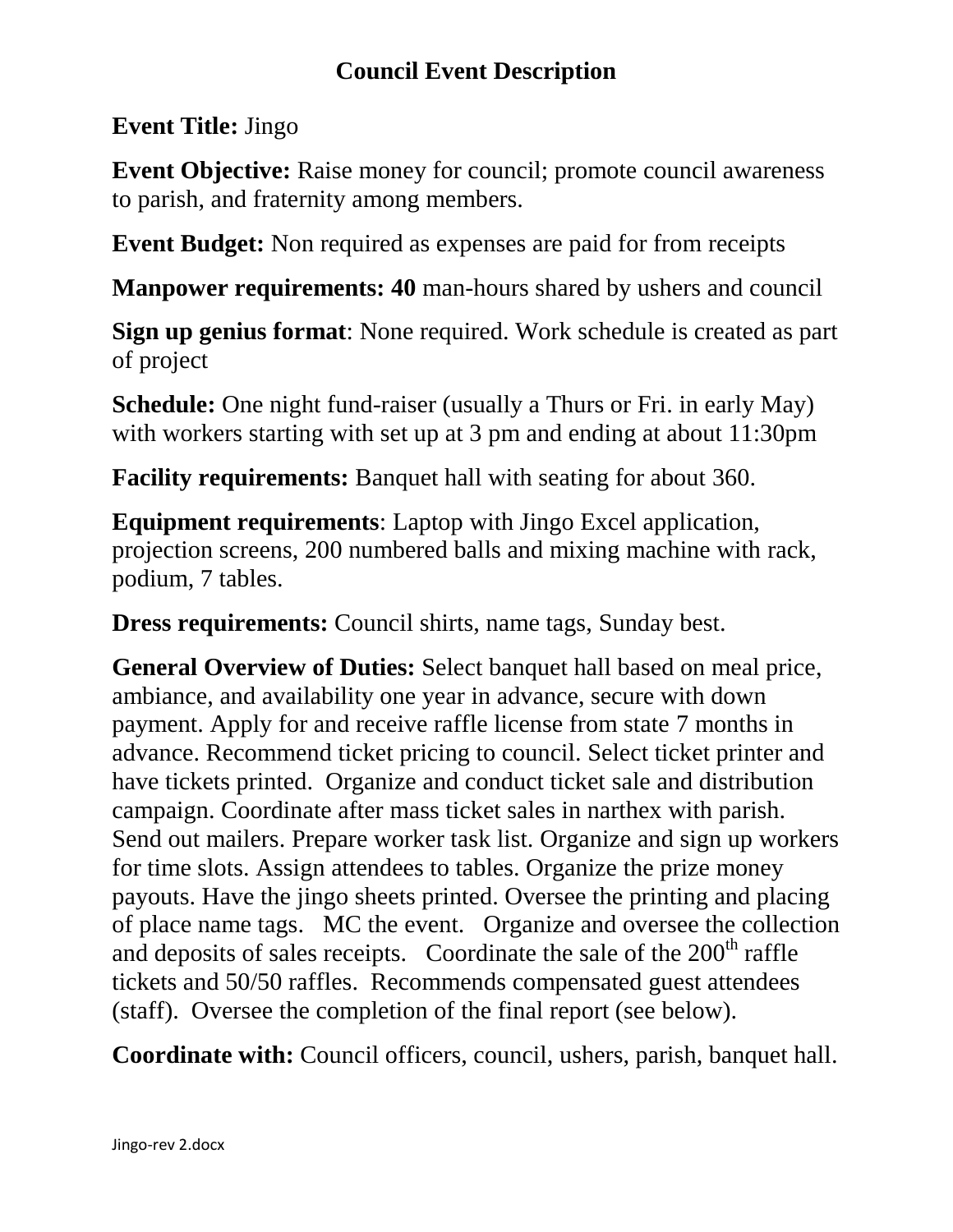## **Council Event Description**

**Promotion:** Mailers to past attendees, ads in bulletin, ticket sale weekends (if necessary), direct contact by assigned table salespersons.

**Other information:** This is a highly sophisticated event with many tasks and duties that are described in supporting documents. Duties are delegated to others as much as possible. Net proceeds are split 50/50 with the parish Ushers Ministry. See attached Procedures for a Successful Jingo.